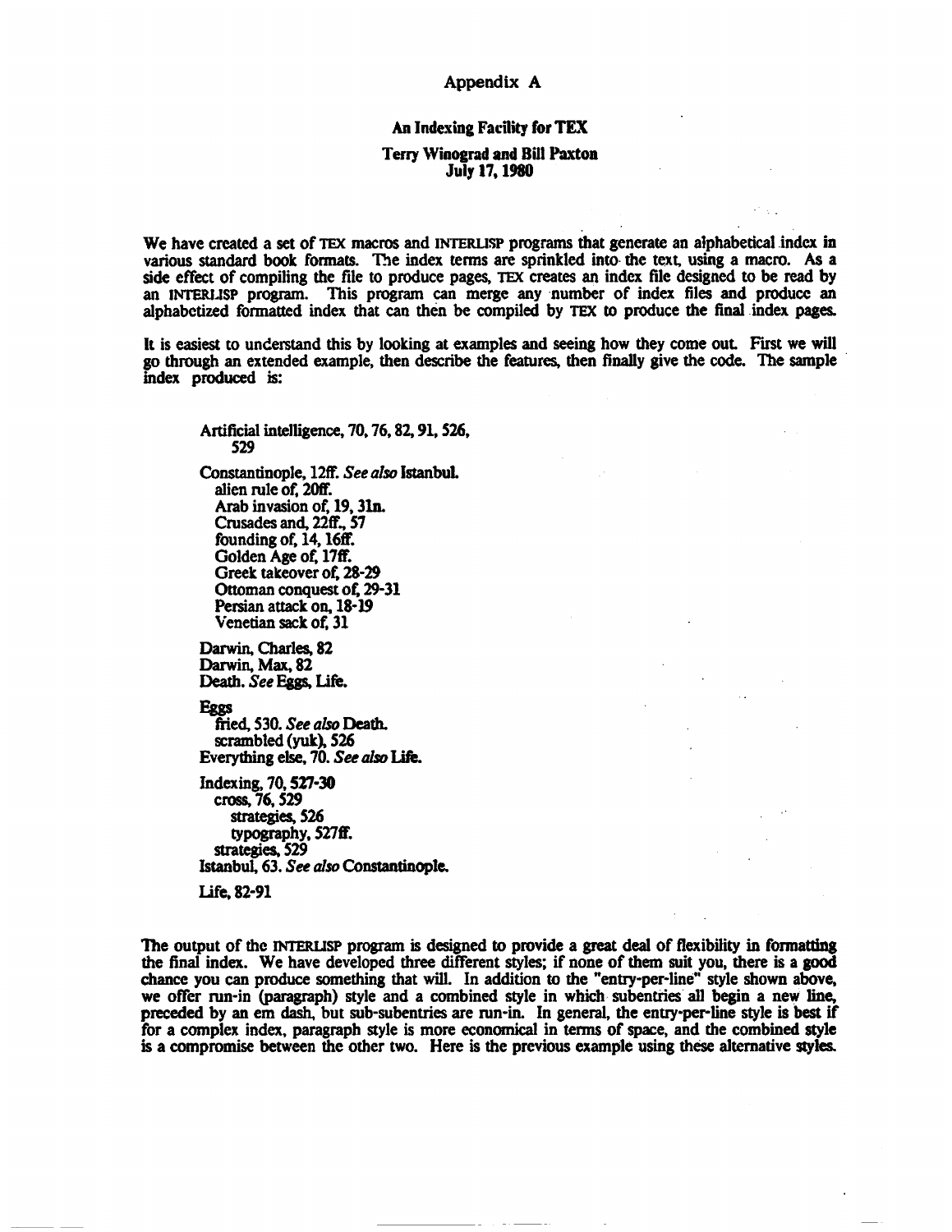Artificial intelligence, 70, 76, 82, 91, 526, 529

Constantinople, 12ff.: alien rule of, 20ff.; Arab invasion of, 19, 31n.; Crusades<br>and, 22ff., 57; founding of, 14, 16ff.; Golden Age of, 17ff.; Greek takeover of, 28-29; Ottoman conquest of, 29-31; Persian attack on, 18-19; Venetian sack of. 31 See also Istanbul.

Darwin, Charles, 87<br>Darwin, Max, 82 Death. See Eggs, Life.

Eggs: fried, 530. (See also Death); scrambled (yuk), 526 Everything else, 70. See also Life.

Indexing, 70., 527-30: cross, 76, 529 (strategies, 526; typography, 527ff.); strategies, 529 Istanbul, 63. See also Constantinople.

Life, 82-91

### Combined style

Artificial intelligence, 70, 76, 82, 91, 526, 529

Constantinople, 12ff. See also Istanbul. —alien rule of, 20ff.

-Arab invasion of, 19, 31n.

-Crusades and, 22ff., 57

-founding of, 14, 16ff.

-Golden Age of, 17ff.<br>-Greek takeover of, 28-29

-Ottoman conquest of, 29-31

-Persian attack on, 18-19

-Venetian sack of. 31

Darwin, Charles, 82 Darwin, Max, 82 Death. See Eggs, Life.

#### Eggs

-fried, 530. See also Death. -scrambled (yuk), 526 Everything else, 70. See also Life.

Indexing, 70., 527-30 -cross, 76, 529: strategies, 526; typography, 527ff. strategies, 529 Istanbul, 63. See also Constantinople.

Life, 82-91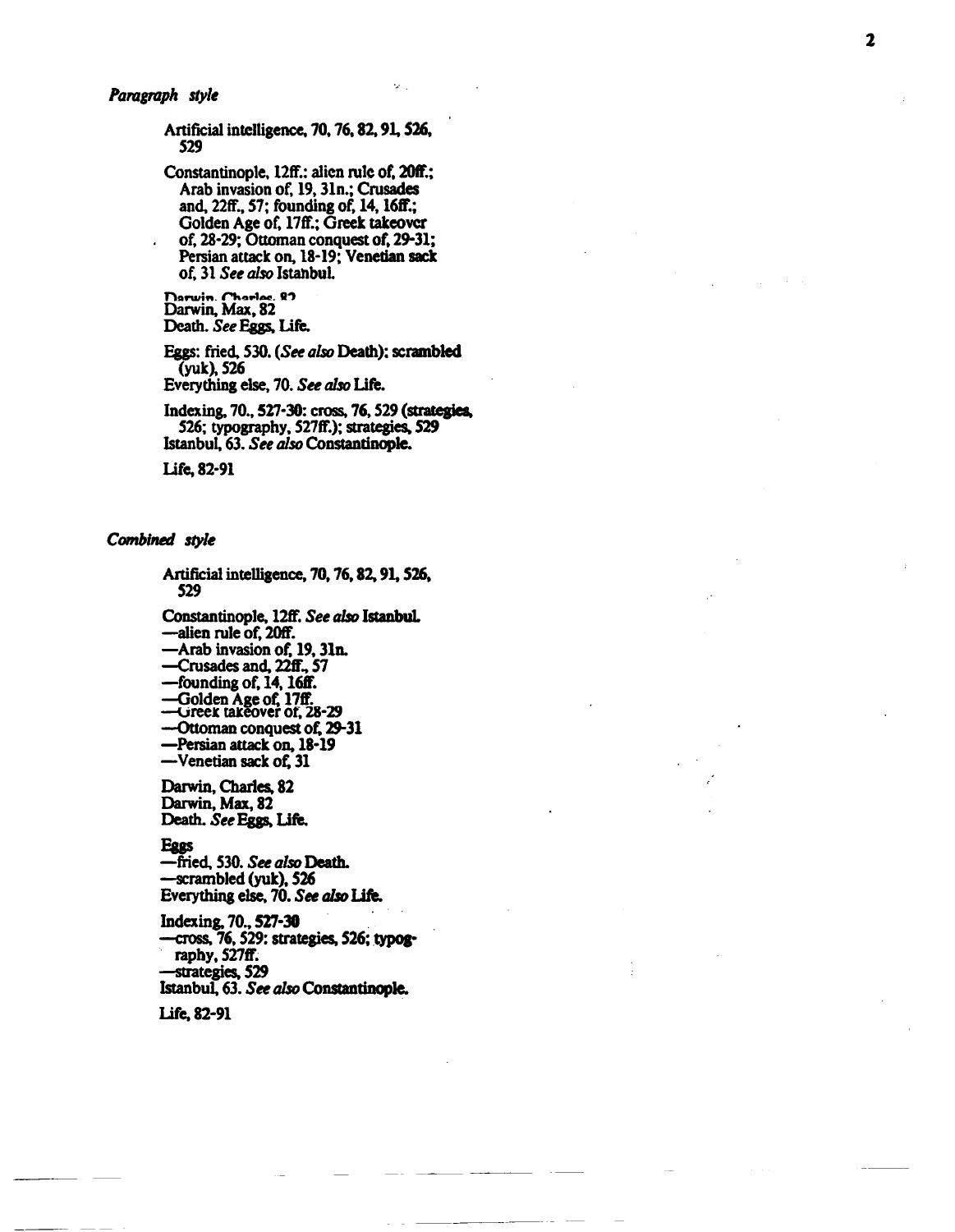In addition to these major style variations, you can modify the TEX macros to control smaller details as well. For example, you can easily change the manner in which primary references are indicated from boldface to something else, or you can change the formatting for cross references to put them all **in** parentheses. Comments in the **TEX** macros should help you to make the necessary changes to get the style you want.

These examples are the result of merging two index files, one of which came from the source file on **thc** following page, which was called **TESnNDEX.TEX** 

The macro  $\sqrt{\zeta}$  does indexing. It takes two arguments, the first of which is a single character and the second of which is the entry. The character **means:** 

|                              | ordinary reference to the page on which it appears                                        |
|------------------------------|-------------------------------------------------------------------------------------------|
| $\ddot{\phantom{a}}$         | boldface form of . (for use in giving primary reference)                                  |
| $\qquad \qquad \blacksquare$ | begin span reference (e.g. '23-47') on this page                                          |
|                              | boldface form of -                                                                        |
| $\bullet$                    | end span reference on this page                                                           |
|                              | 'ff' reference to this page (e.g., '56ff.')                                               |
|                              | use this to indicate the page on which a long discussion begins                           |
|                              | boldface form of 1                                                                        |
|                              | 'n' reference to this page (e.g., '78n.')<br>use this with a page reference to a footnote |
| $\ddot{\cdot}$               | boldface form of                                                                          |
|                              | author reference (see details below) to this page                                         |
|                              | cross reference (see details below)                                                       |

Each call to ' $\&\&\&\&\xspace$  contains a sequence of terms, separated by semicolons and is terminated with a ' $\&\&\&\xspace$ The exceptions *are* the author reference (which calls for precisely two terms--last and first **names)**  and the cross reference (which has the sequence of terms followed by an '=' followed by the phrase to be used in the **'(see** ...)'). Calls to the index macro do not affect the regular **TEX** output file at **all.** This was done because the exact wording of the index tern is often not identical to a sequence of characters appearing in the text. It was more uniform to treat the index and text as **always**  distinct. Also, the system **wries** through whatever capitalization you **use** in the index terms. The example here uses what is more or less standard in publishing. In this example we have used the character macro feature ( $\check{c}$  ( $\check{c}$ ) to allow the character  $\check{c}$ ) to stand for the sequence  $\check{c}$ . If you want to use ' $\zeta$ ' normally, you can skip this and simply use ' $\zeta$ ' for index items.

## TEX **SOURCE FILE "TESTINDEX.TEXW**

\input <tex>basic \input index \def\setpage # 1 {\par\vfill\eject\setcount0 # l\setcount7 # l} **\openIndex testindex** 

**\setpage 12** 

Our saga begins in the ancient city of Constantinople.  $\langle$ |Constantinople $\times$ +Constantinople = Istanbul $\rangle$ **Setpage 14** 

It was founded long ago. **<.**Constantinople; founding of>

**betpage** 16

There are many things to say about its founding. *<IConstantinople;founding of* 

\setpage 17

The Golden Age of the city lasted for several hundred years. <IConstantinople;Golden Age OD **Setpage 18** 

The beginning of the end for the city was the fierce Persian attack. **<-Constantinop1e;Persian** attack on) **Setpage 19** 

After the Persian attack. there was an Arab invasion.  $\langle +$  Constantinople; Persian attack onX.Constantinople:Arab invasion OD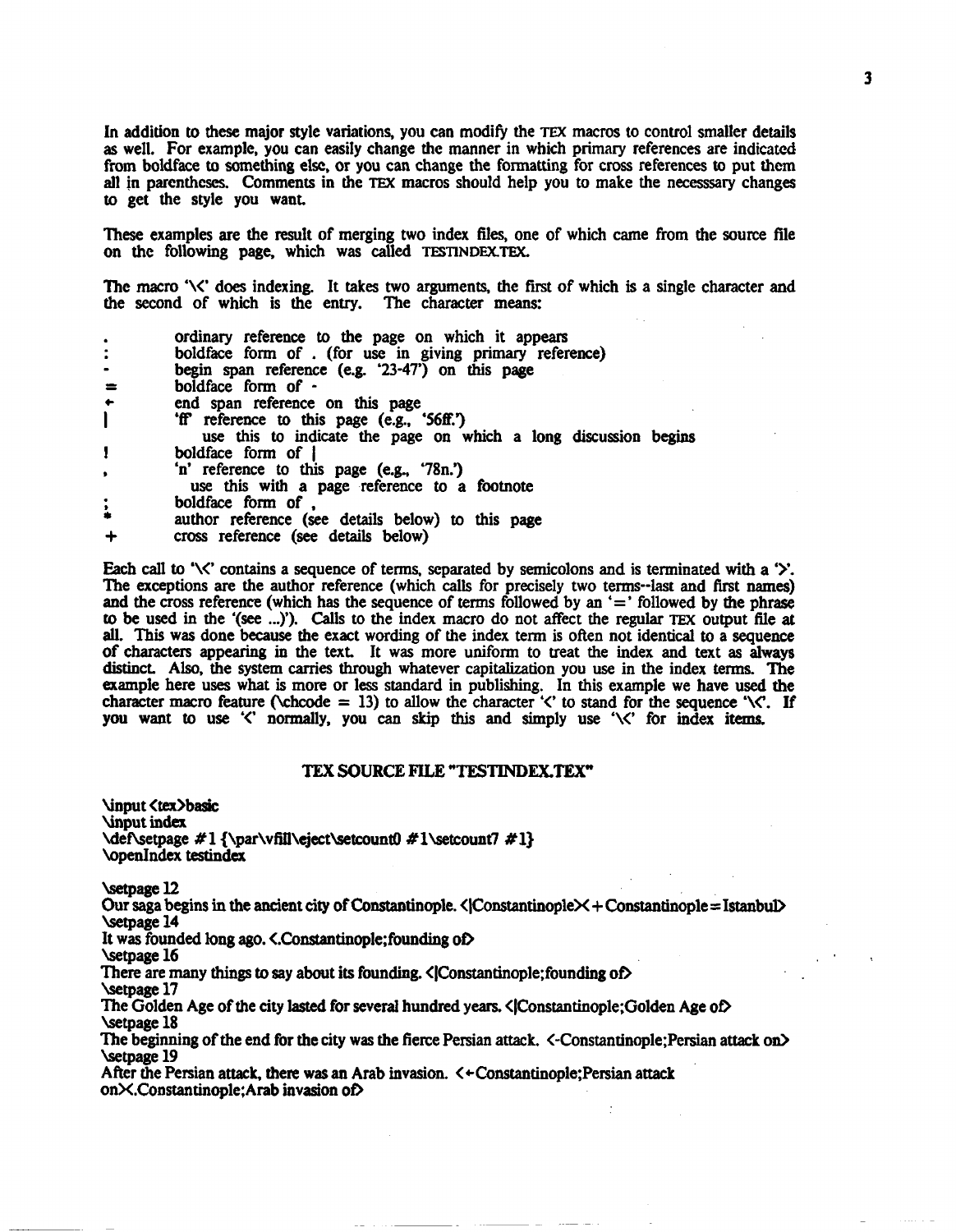**\setpage 20** 

This marked the beginning of a period of alien rule.  $\langle$  Constantinople; alien rule of **Setpage 22** 

The Crusades had a major impact on Constantinople. **< Constantinople**; Crusades and betpagc **28** 

The Greeks took over the city. <-Constantinople;Greek takeover of> betpage **29** 

The Ottoman conquest of the city soon followed.  $\langle \text{+Constantinople}; \text{Greek takeover of}\rangle$ 

Constantinople;Ottoman conquest of

**Sctpage 31** 

The Venetians sacked the city.  $\leq$  + Constantinople;Ottoman conquest of  $\geq$ .Constantinople:Venetian sack of In a footnote, we compare this to the earlier Arab invasion. <,Constantinople;Arab invasion **on** 

**Setpage 57** 

Once again the Crusades reached the city. **<.Constantinople;Cmsades and) Setpage 63** 

The city became known as Istanbul.  $\langle$  Istanbul $\times$  + Istanbul = Constantinople $\rangle$ 

### betpage **70**

This is material on indexing <.Indexing> and artificial intelligence <.Artificial intelligence) and everything else, <.Everything else> which is what life is **all** about <+Everything else= Life> \setpage **76** 

This is the main reference to cross indexing <:Indexing;cross) files. It also mentions A1 **<.Artificial**  intelligence> and another reference **to** cross indexing <.Indexing;cross> happens to fall on the same page so should not appear redundantly. If it had happened to fall **across** the page break I would **want both**  pages to have references.

#### betpage **82**

I begin discussing life <-Life> on this page, quoting from Charles **Darwin. <\*Darwin;Charles)** and at ' times from his brother Max  $\langle$ \*Darwin;Max> who did research in AI.  $\langle$ Artificial intelligence> **Setpage 91** 

Here ends our discussion of life  $\langle$  +Life $\rangle$  and AI  $\langle$  Artificial intelligence $\rangle$  and other matters. It contains a duplicate crossreference having to do with life and everything else. < +Everything **eke= Life)**  \setpage 94

It also has described death  $\zeta + \text{Death} = \text{Life} \ge 1$  to some extent.

betpage **526** 

We also want to discuss scrambled **eggs,** <.Eggs;scrambled **(yuk)>** A1 <.Artificial intelligence) **and** cross indexing strategies. **<.Indexing;cross;strategies)** 

#### betpage **527**

Now I begin the main discussion of indexing  $\leq$  Indexing with several pages on the typography of cross indexes. < I1ndexing;cross; typography>

**Setpage 529** 

Here I mention cross indexing  $\langle$ .Indexing;cross> again, along with some general strategies <.Indexiog;strategies> useful in doing indices. I also both begin and end a discussion of AI. <-Artificial intelligence $\geq \leq +$ Artificial intelligence $\geq$ This could happen with a begin and end that weren't separated very far and might end up on either the **same** or adjacent pages. **When** they,fall on the samepage we want a simple reference, not a **span.** 

#### betpage **530**

This is the end of indexing, <+Indexing) which is more complex than fried eggs. <.Eggs;fried) **Same**  poets of the absurd have argued that death is really **just** an ultimate form of **eggs. <+Death=Eggs)**   $\zeta$  + Eggs; fried = Death>

## \par\vfill\eject\end

*<sup>46</sup>***NOTE:** the calls to \setpage are not normally **used.** ney *are* 

% included here to create an output that has lots of pages **from** 

% a short test file and to include high page numbers. The system ordinarily

% **works** with **the standard page breaking, indexing things by the page on**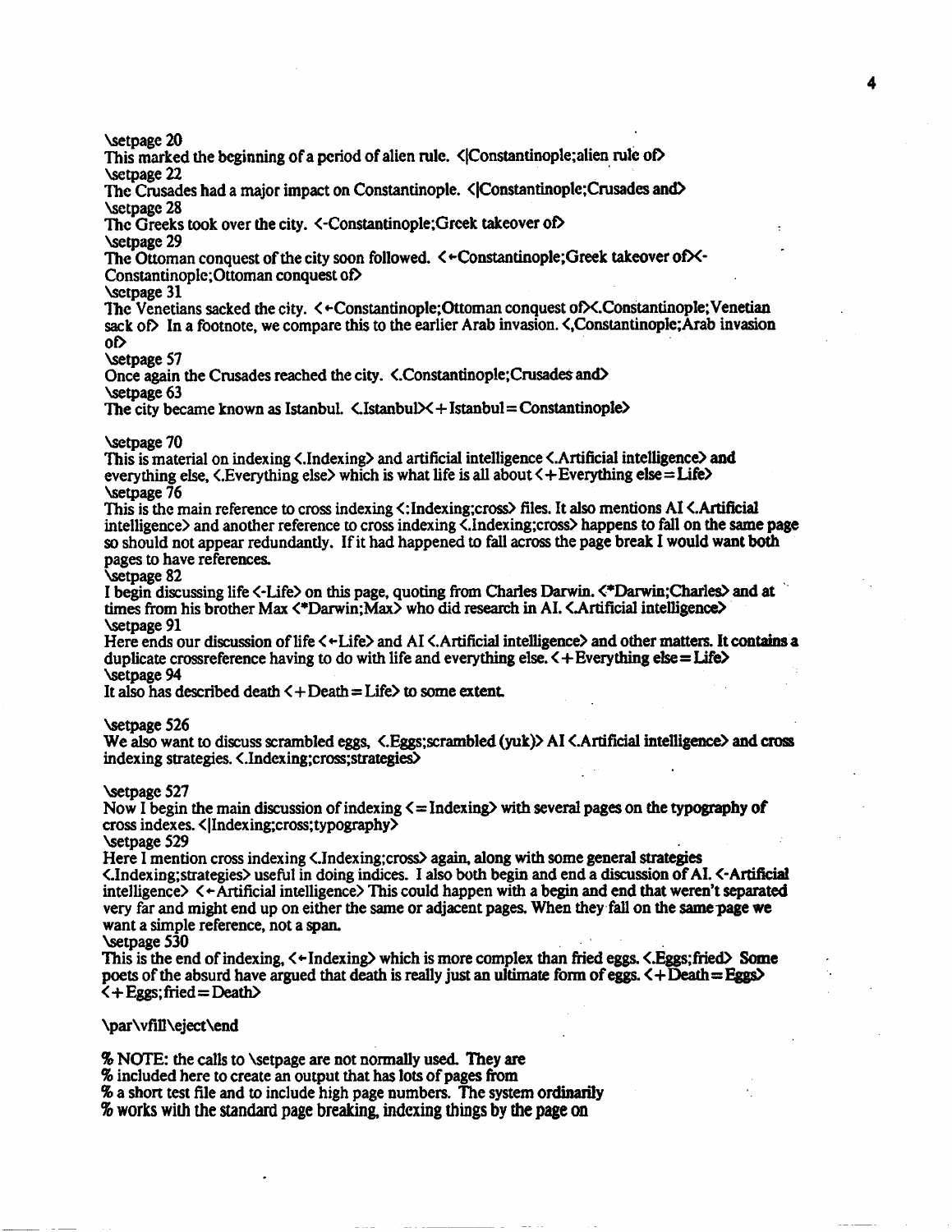## *46* which they **appear.**

When TEX compiles TESTINDEX.TEX, it produces the regular output TESTINDEX.PRESS, plus a file **TESTINDEX.INDEX** which contains:

<l2;N;F;Constantinople> **<Istanbul;N;C;Constantinople> <14:N;P;Constantinople;founding** of) **<16;N;F;Constantinople;founding** 00 **<17;N;F;Constantinople;Golden** Age OD **<18;N;S;Constantinople;Persian** attack on) **<19;N;E:Constantinople;Persian** attack on) **<19;N;P;Constantinople:Arab** invasion 00 **<20;N;F;Constantinople;alien** rule OD **(22;N;F;Constantinople;Crusades** a. **<28;N;S;Constantinople;Greek** takeover of) **<29;N;E;Constantinople;Greek** takeover on **<29;N;S;Constantinople;Ottoman** conquest of) **<31;N:E;Constantinople;Ottoman conquest** 00 **<31;N;P;Constantinople;Venetian sack** of) **<31;N;N;Constantinople;Arab** invasion 00 **<57;N;P;Constantinople;Crusades** and) <63;N;P;Istanbul> **<Constantinople;N;C;IstanbuD**  <7O;N;P; Indexing> <70;N;P;Artificial intelligence)  $\langle 70;N;P;$  Everything else $\bar{\rangle}$ <Life;N;C;Everything else)  $\langle 76; B; P; \text{Indexing}; \text{cross} \rangle$ <76;N;P;Artificial intelligence) <76;N;P;lndexing;cross) <82;N;S;Life> <82;N;P;Darwin, Charles> <82;N;P;Danvin, **Max9**  <82;N;P;Artificial intelligence) <91;N;E;Life> <91;N;P;Artificial intelligenoe) <Life;N;C;Everything else) <Life;N;C;DeaW <526;N;P;Eggs;scrambled **(yult)>**   $\langle$ 526;N;P;Artificial intelligence $\rangle$ **<526;N;P;Indexing;mss;strategies)**  <527;B;S;Indexing)  $\langle$ 527;N;F;Indexing;cross;typography> **<529;N;P;Indexing;cross) <529;N;P;Indexing;suategie@**  <529;'N;S:Anificial intelligenoe) <529;N;E;Artificial intelligence) <530;N;E;Indexing) <530;N;P;Eggs;fried) <Eggs;N;C;Dcath) <Death;N;C;Eggs;fried)

**This** file is then fed to **LISP.** The transcript in doing **this wae:** 

**3+LOAD(TEXINDEX.COMJ compiled on 10-JUNE-80 11:57:41 FILE CREATED 10-JUNE-80 11:56:41**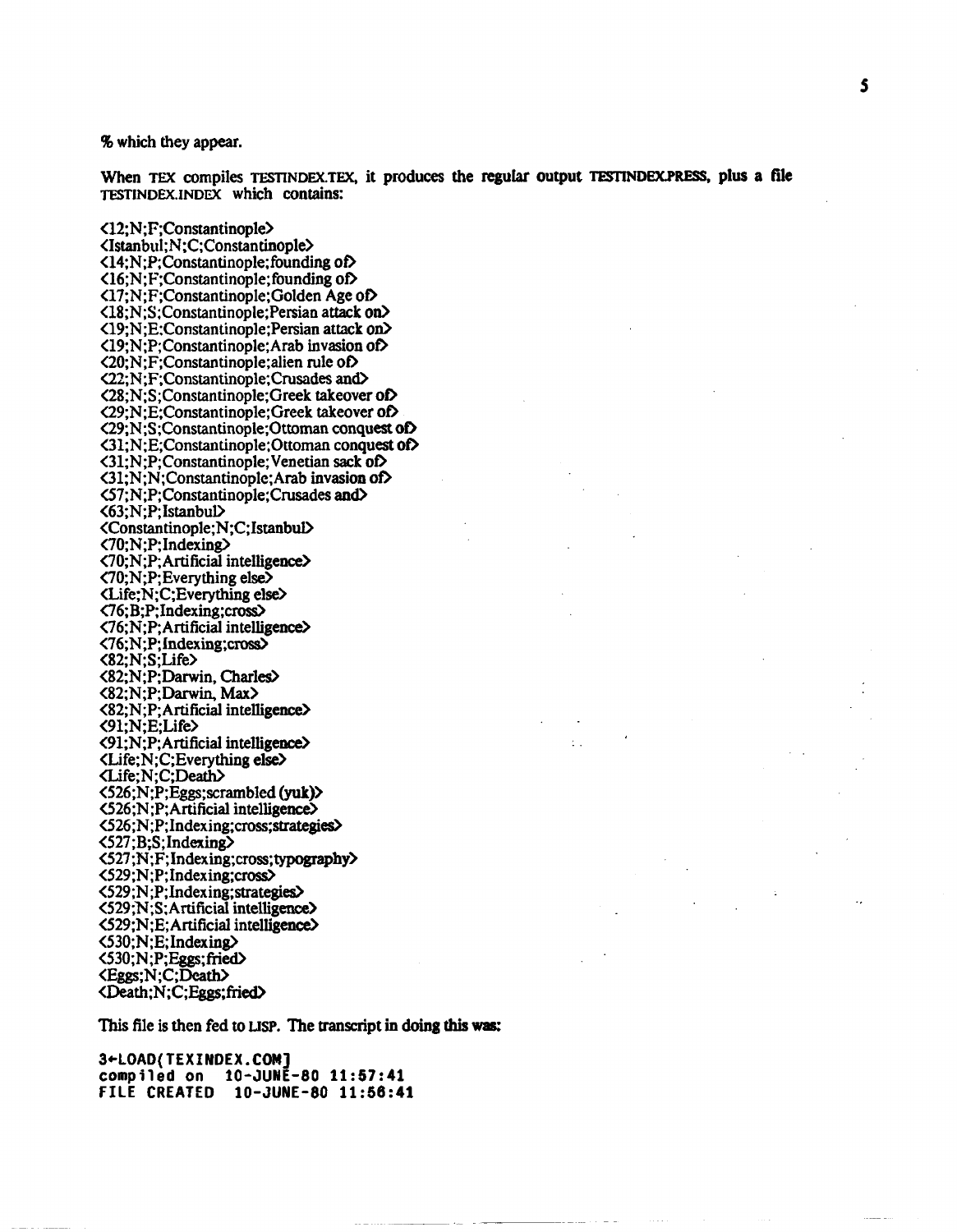```
TEXINDEXCOMS 
<PAXTON>TEXIMDEX,COM:20 
4+INlTIALIZE] 
NIL 
5+READINDEX(TESTIWOEX] 
NIL 
G+WRITEINDEX(TESTOUT] 
NIL
```
The program has three user-accessible functions: **INITIALIZEO, READINDEXONAME** and **WRITEINDEX(NAME9. INITIALIZE is** called once on starting it up, **READINDEX can then be ded** any number of **times,** reading in (and merging) **.INDEX files.** Finally **WRITnNDEX is** caned **once** to **write**  a file with extension **.TEX** which **can** then be compiled by mx to produce the index. **The** resulting file. **TESTOUT.TEX** contains:

**NindexStart** 

\indexChar{A) \indexEntry0{Artificial intelligence, 70, 76, 82, 91, 526, 529}{{}-{}} \indexChar{C] \indexEntry0{Constantinople, \indexFF 12.\pageNumDot}{{\indexAlso{Istanbul}}+{ \indexEntryl{alien rule of, \indexFF 20.\pageNumDot}{{}-{}}  $\underset{\text{under}E}{\text{Intry1}}$  [Crusades and,  $\underset{\text{under}}{C}$  11.57}{\left{3}  $\index{Array{Arab invasion of, 19, \index{N 31. \page{Number}}{ }-0}$  $\infty$ Entryl{founding of, 14, \indexFF 16.\pageNumDot}{{}-{}}  $\underset{\text{order}}{\text{Golden Age of, \underbrace{\text{17}}\text{12}}}$ \indexEntryl{Greek takeover of, \indexSpan 28-29.}{{}-{}}  $\left\{ \Delta \right\}$  \indexEntryl{Ottoman conquest of, \indexSpan 29-31.}{{}-{}} \indexEntryl{Persian attack on, \indexSpan 18-19.}{{}-{]  $\text{index}E\n{\text{Intryl}}\{\text{Venetian sack of, 31}\{\}\}-\{\}$ \indexChar{D) \indexEntry0{Darwin, Charles, 82}{{}-{}} \indexEntryO{Darwin, **Max,** 82){{)-{)) \indexEntry0{Death}{{\indexSee{Eggs, Life}}-{}} \indexChar{E) \indexEntry0{Eggs}{{}+{<br>\indexEntry1{ fried, 530}{{\indexAlso{Death}}-{  $\text{indexEntry1}\{\text{scrambled(yuk)}, 526\}\{\{\{-\{\}\}\}\}$  $\in$ Entry $0$ {Everything else, 70}{{\indexAlso{Life}}-{}} \indexChar{I) \indexEntry0{Indexing, 70, \mainEntry{\indexSpan 527-30.}}{{}+{ \indexEntry0{Everything else, 70}{{\indexAlso{Life}}-{}}<br>\indexChar{I}<br>\indexEntry0{Indexing, 70, \mainEntry{\indexSpan 527-30.}<br>\indexEntry1{cross, \mainEntry{76}, 529}{{}+{<br>\indexEntry2{strategies, 526}{{}-{}}  $\infty$ Entry2{strategies, 526}{{}-{}} \indexEntry2{typography, \indexFF 527.\pageNumDot}{{}-{}}}} **\indexEntryl{strategies,** 529){{)-{)))) \indexEntry0{Istanbul, 63}{{\indexAlso{Constantinople}} <sup>2</sup>}} \indexChar{L}  $\infty$ Entry $0$ {Life,  $\infty$ Span 82-91.}{{}-{}} \indexEnd

**Finally, this is put back through TEX with the** initialization **to produce the** index.

6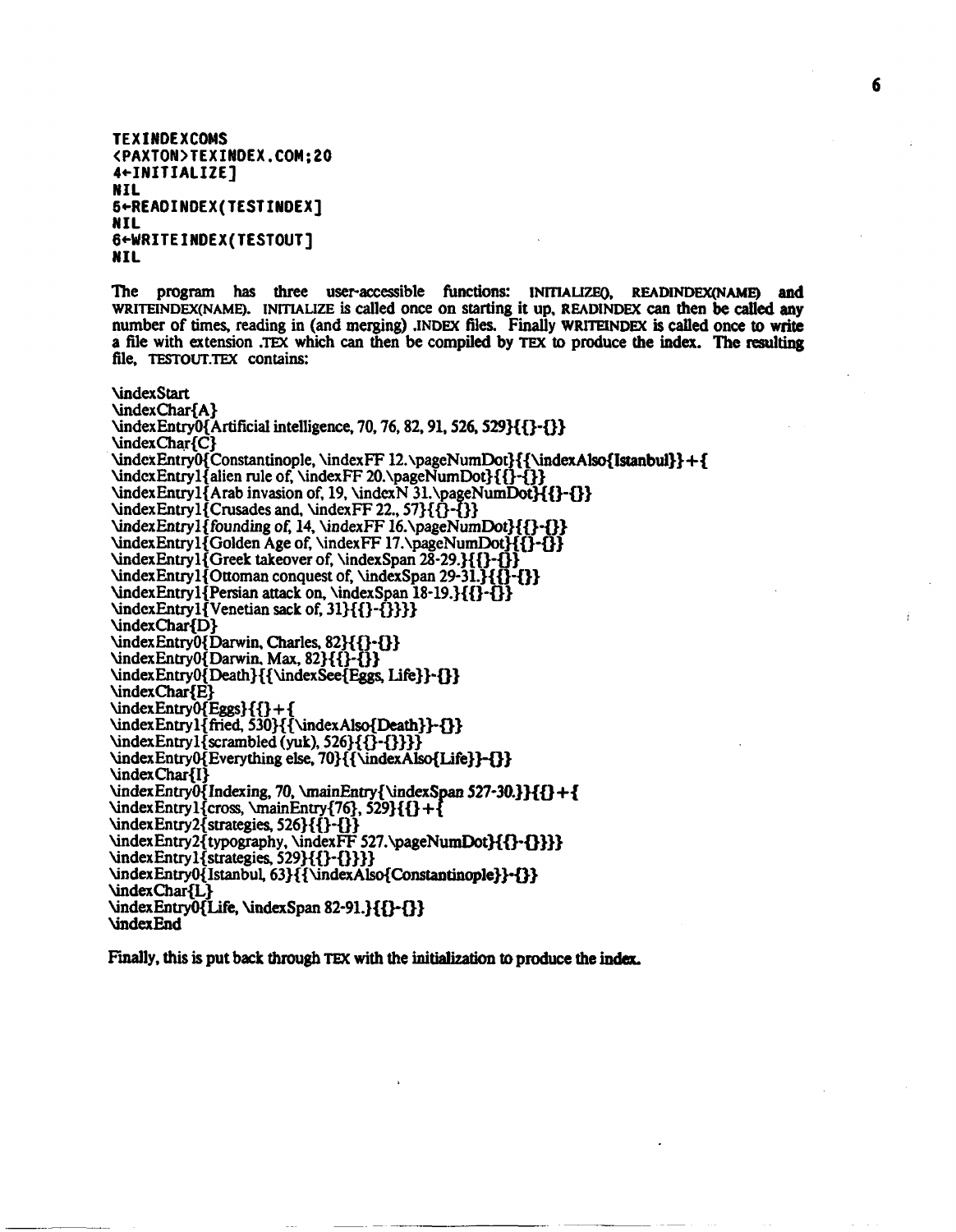### **COMMENTARY**

Some of the non-obvious features *are:* 

Page references appear in numerical order, with a simple reference preceding a span that begins on the same pase. You can safely put in multiple references or begin-end pairs without knowing whether they will end up on the same page or adjacent pages. If there are multiple **references** to the same page, only one will appear. It will be bold if any of them were. If a span begins and ends on the same page a simple page reference appears instead. Unmatched begins and ends will be noticed by the **INTERUSP** program as it runs. It also notices and prints a message on the console about the presence of two spans starting on the same page.

Inclusive page numbers are elided to produce spans such as 107-9, 119-22, 245-49, 800-802. (The rule is: omit From the second number the digit(s) representing hundreds, except when the first number ends in two zeros, in which **case** the second number is given in full.) If you want page numbers to be given in full rather than elided, provide a second argument of T *to* the **WRITEINDEX**  function.

Upper and lower **case** do not influence the alphabetical ordering of **terms.** 

Cross-references are combined into a single list, in alphabetical order, regardless of where they were in the text. The **LISP** output indicates if there were any references to pages or any subterms so the **TEX** macros can produce **see** in some **cases** and **see** also in others. If the same cross-reference is given more than once in the source fde, it appears only once in the output.

Spans (e.g. '3-5') are boxed, so they will not be split across lines.

Nesting of **subterms** can go any **number** of levels (assuming the width assigned for the index can stand it, and the **TEX** argument **stack** doesn't overflow). The deepest example here is **'Indexing,**  cross, *strategies'.* 

When an entry is **too** long for its line, it is continued on the next line, indented two **steps** in the entry-per-line styles (see 'Artificial intelligence').

Spaces can appear in a tenn (e.g. 'Cognitive science'), **as** can parentheses (e.g. 'scrambled **(yuk)'.** In fact all characters except semicolon, **'C** and **'Y** are treated exactly **as TEX** would nonnally treat **them**  (e.g. single carriage returns, tabs and sequences of **spaces** become **spaces, characters** with special syntax like 'f' and '\' have different effects, etc.). Because the TEX \send command is used, some slightly funny things happen when the text is used. For example, a built in TEX command (like \char) will get carried through the whole process and eventually produce its effect on the final output **A** defined macro (including those defined in BASIC.^) will get expanded before the entry is sent to the file. If you really need a semicolon, '<' or **3'** (or something else **TEX** won't let **you**  use as a normal character), you have to put a \char in the index term. This may do funny things to the ordering, but then characters like semicolon and '>' are funny to alphabetize **anyway**.

Before the first entry fbr a letter, there is a call on the \indexchar **macro** with the character **as argument.** In our example, this macro simply puts out some blank space; in a larger **index you**  might want to redefine \indexchar to put out the character *too.* 

### **PROGRAMS**

The TEX macros for the first pass are:

\gdef\lessthan{<} \gdef\angbr#1{<#1>}<br>\chcode'74+13 % 7 % This allows  $\leq$  to stand for  $\leq$  and gives us % an alternative **way** to put a < into **an** output **(including** a **send)**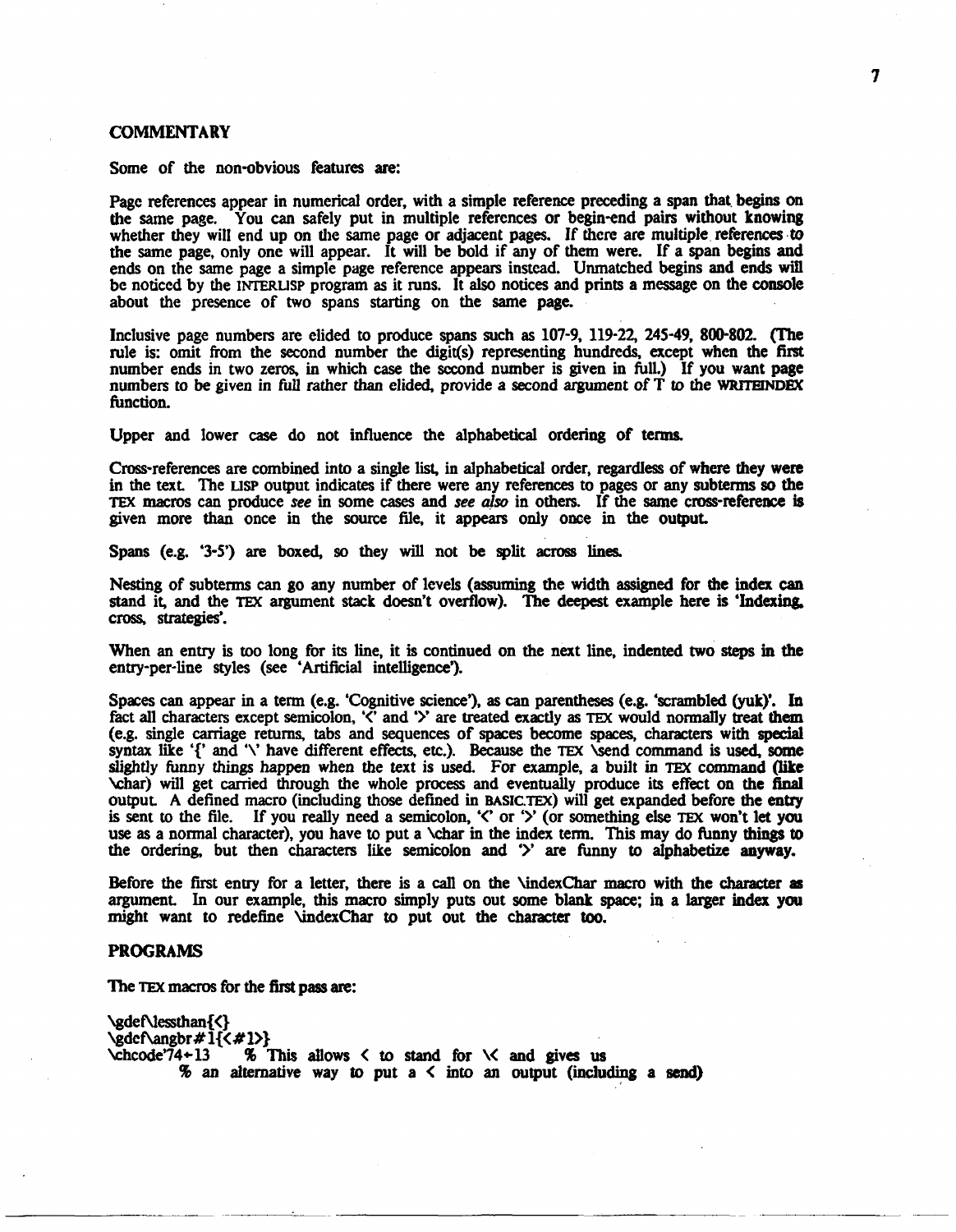\deA<#l>{}% Ignores index tcnns when index **is** not being **generated.** 

\gdef\openIndex #1 {\open1 = #1.INDEX \gdef\ $\forall x \neq 1 \neq x$ 2>{\if  $\exists x \neq 1$ {\doIndex{N;P}{##2}}\else  $\{\text{if } # 1\} \cdot \text{B} \cdot \text{B} \cdot \text{C} \cdot \text{C}$  $\{\text{if } -# # 1\{\text{old} \}, \text{if } # 2\} \} \text{ with } = # # 1\{\text{old} \}, \# # 2\} \} \text{ be }$  $\{\iota + \# \mathcal{A} \cdot \{N; E\} \} \text{ else }$  $\{\text{Vif } | # #1\{\text{dolndex}\{N;F\}\{# #2\}\}\text{else}$  $\{\iota : \# \# 1\} \cdot \{B, F\} \neq 2\} \cdot \text{else}$  $\{\iota, \# \# 1\{\dota\} \} \$  > else {\if :##1{\doIndex{B;N}{##2}}\else  $\int^*# # 1\{\dtext{d}$  Author # #2>} \else  $\int \iint + \# \iint \dOCross \# \# 2$ >} \else  $\{\text{error}\}\{\{\}\{\}\}\{\{\}\}\}\$ 

\gdef\doAuthor  $\#1; \#2$  \doIndex {N;P} { $\#1$ ,  $\#2$ }} \gdef\doIndex #1#2{\send1 {\angbr{\count7; #1; #2}}}  $\gcd\cdot\cdot\cdot# 1 = # 2$  \ \send  $\{ \alpha\in\{ \alpha\} \}$ 

Index terms will be ignored before a call '\openIndex foo', which opens the file **FOO.INDEX.** If no call to **\openIndex** appears, all indexing stuff will be ignored. We expect this to be the normal state--the \openIndex line will be added only when an index is being generated. The macros assume that there will be a counter (this version uses kount7) which will **contain** the **page number. WARNING!!** at the time the index terms are sent, the \output routine has already been **executed,**  so if your \output routine bumps the page counter at the end (as many do), everything will **be one**  Rewrite it to bump at the beginning.

The output file produced by these macros is read by the **INTERLISP** program. That program is included in **full** at the end of this memo since it is only a **ftw** pages long and since **(as** *everyone*  knows) **INTERLISP** code is self-documenting.

Here are the TEX macros to format the index in the various styles.

% after \indexEntry comes the following:

% level{term and pages}{{crossrefs}<flag>{subterms}}<br>% <flag>="+" if have subterms. ="-" if don

 $\langle$ flag $\rangle$  = "+" if have subterms, = "-" if don't

**%** someone will  $\text{Vert}\text{index}E$ ntry = one of the following % QndexLine for entry-perline **style**  % \indexpar for paragraph style % \indexcomb for combined **style** 

\gdef\indexLine #1 # 2 # 3{\setcount9 # 1\advcount9 by 2\noindent\hangindent\count9wd9 after l\hskip#lwd9\gdef\crossIndexDot{.}#2\indexTail#3}

 $\gcd\{ \text{Coul}/ \# 1 \# 2\}$ % this hack puts out the crossrefs, discards the **<flag>**, does **\par** % and leaves the subterms **to** be read next

\gdef\indexPar#1#2#3{\if 0#1{\indexPMain{#2}#3}\else  $\{\text{indexPSub}\{\#2\}\#3\}\}$ 

\gdef\indexComb#1#2#3{\if 0#1{\indexCTop{#2}{#3}}\else  ${\\ifmmode{\times}\text{-} \ifmmode{\times}\text{-} \ifmmode{\times}\text{-} \ifmmode{\times}\text{-} \ifmmode{\times}\text{-} \ifmmode{\times}\text{-} \ifmmode{\times}\text{-} \ifmmode{\times}\text{-} \ifmmode{\times}\text{-} \ifmmode{\times}\text{-} \ifmmode{\times}\text{-} \ifmmode{\times}\text{-} \ifmmode{\times}\text{-} \ifmmode{\times}\text{-} \ifmmode{\times}\text{-} \ifmmode{\times}\text{-} \ifmmode{\times}\text{-} \ifmmode{\times}\text{-} \ifmmode{\times}\text{-} \ifmmode{\times}\text{-} \ifmmode{\times}\text{-} \ifmmode{\times}\text{ {\{ \langle} x \rangle \} \}$ 

\gdef\indexCTop# 1 # 2{\noindent\hangindent lwd9 after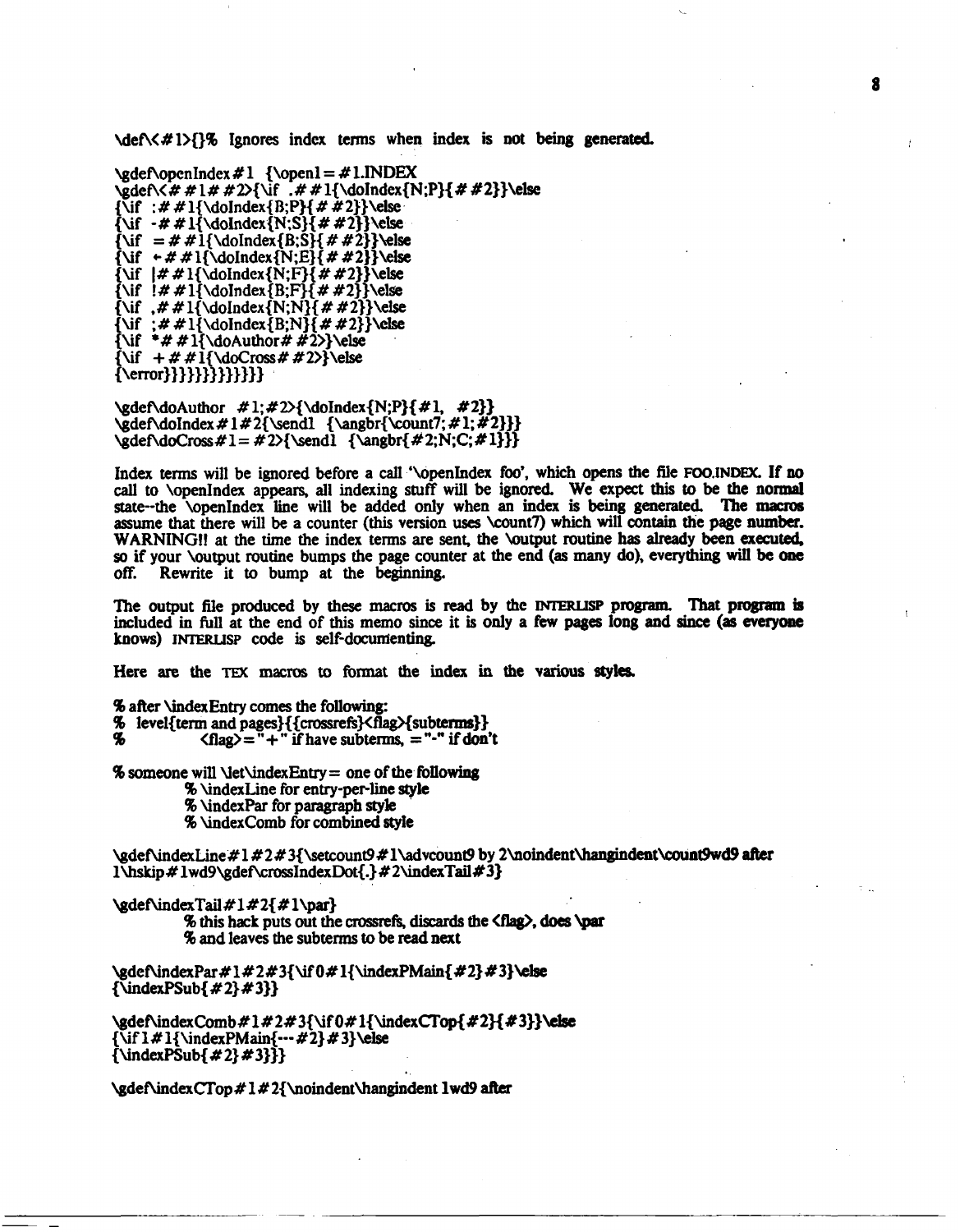## $1\cdot$  adef \crossIndexDot{.}#  $1\cdot$ indexTail#2}

 $%$ \indexPMain and \indexPSub<br>% $*1$ =term&nages

 $\sharp$ **1** = term&pages,  $\sharp$ 2 = crossrefs,  $\sharp$ 3 = subterms flag,  $\sharp$ 4 = subterms

\gdef\indexPMain#1#2#3#4{\noindent\hangindent lwd9 after 1 \gdef\crossIndexDot{.}#1\if -#3{}\else{\gdef\firstSubEntry{T}: #4}#2\par}

\gdef\indexPSub#1#2#3#4{\ifT\firstSubEntry{\gdef\firstSubEntry{F}}\else{; }\gdef\crossIndexDot{.}#1\if -#3{}\else{\gdef\crossIndexDot{.}\gdef\firstSubEntry{T}\  $(\iota, \iota, \iota)$ \gdef\crossIndexDot{.}}\let\indexSee = \indSee\let\indexAlso = \indAlso #2}

 $\gcd\frac{\text{span } \# 1 - \# 2.}{\hbox{min } \# 1 - \# 2}$ % this is for reference to a span of pages

 $\c{$ edef\node{\times}Fff \# 1.4 # 1ff.}

% this is for reference to a long span of pages % **"ff'** stands for "following folios"

lgdefUudexN # I.{# **In.}** 

% this is for reference to footnote

*<sup>46</sup>*"n" stands for "note"

**~dehp~eNumDot{\gdeficrossIn&xDot{)]** 

% this appears at end of pages for entry if they end with "." **<sup>96</sup>**change \crossIndexDot to null so don't get double "."

\gdef\mainEntry#1{{\bf#1}}

\gdef\indexSee # l{\crossIndexDot\ {\it See }#1.} \%deRindexAlso# l{\crossIndexDot\ {\it See also **)#I.)**  \gdehindSee# **1{** ({\it See } # **l)\gdef\crossIndexDot{.}]**  \g&fbdAlso # 1{ ({\it See also } # **l)\gdef\crossIndexDot{.])** 

\gdefindexChar# l{\vskip 12pt} % can be changed if you want **to** put in letter headings % parameter is capital letter for next section of index

\gdef\indexStart{} % change this to put in your own heading

**\gdeRindexEnd{\par\vfitf\eject}** % needs to be more complex for multiple columns

**Important Note:** In addition to loading the previous macros, you must NetNindexEntry= either \indexhe, \indexpar, or \indexcomb depending on which style of index you **want** We have used a **box** and the "wd" parameter to make it easier to produce indentations that are multiples of a constant width. You must do **\save9** before you generate the index (e.g., \save9\hbox{---} is the right thing to do for the combined style). We have also made use of **\count9** for doing the arithmetic. If you use this counter (or \box9) for other purposes, you need to change these. The output can be put into multiple columns by modifying the \output routine as described **in the** *TEX*  **manual,** 

A file containing these macros can be found on **SCORE**  $\langle \text{tex.} \rangle$  *Containent Containing* these macros can be found on **SCORE**  $\langle \text{tex.} \rangle$  *Containing*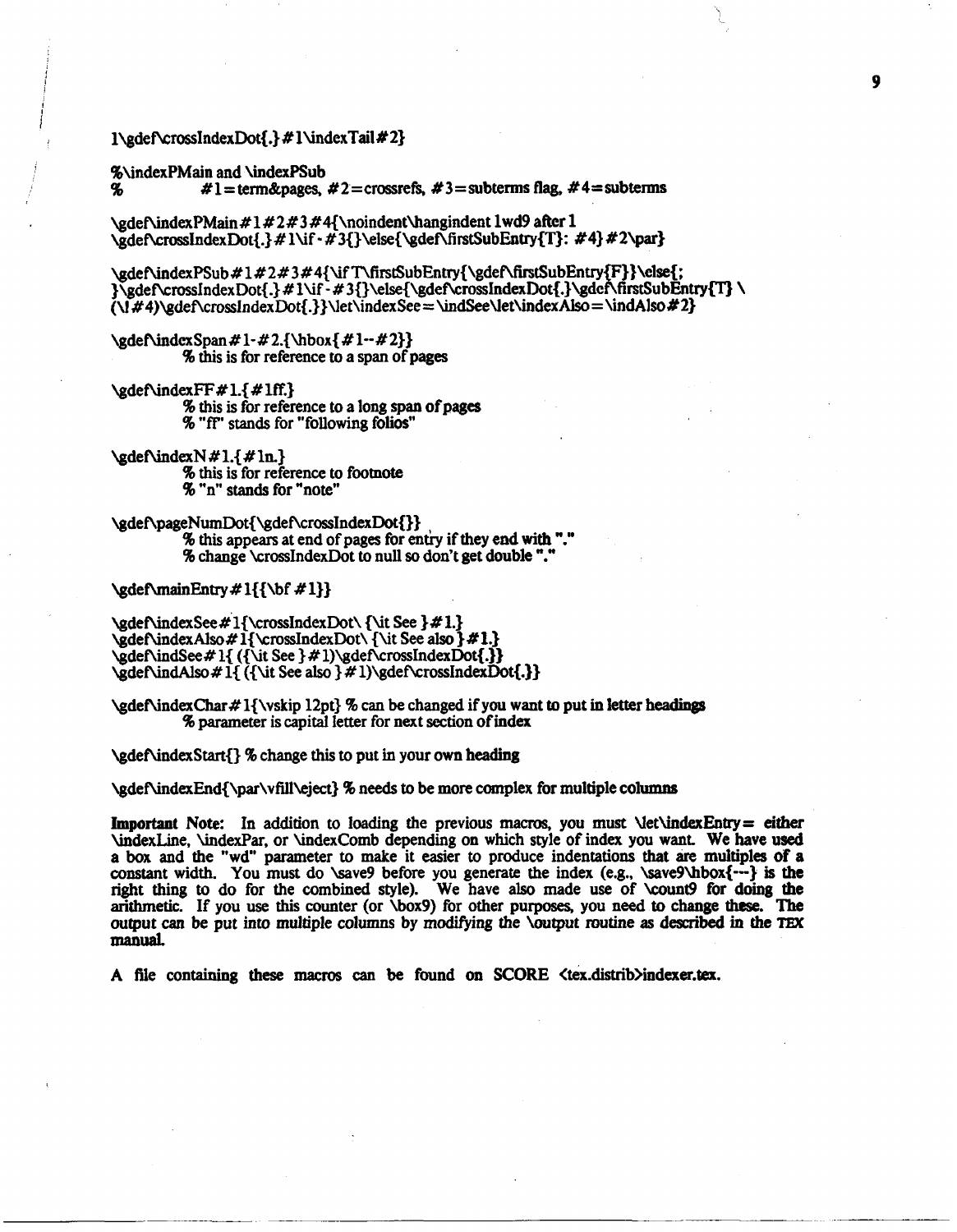## **INTERLISP PROGRAM**

**The following pages contain the complete program. Any functions or constructs uscd in them that is not defined here can be found in the INTERLISP manual (OctOber 1978 version). A file containing this program can be found on SCORE <tex.distrib>indexer.lsp.** 

(RECORD INDEXENTRY (UTERM TERM PAGES CROSSES SUBS)) (RECORD INPUTENTRY (PAGE BOLD TYPE. TERMS)) (RECORD PAGEREF (PAGEREFTYPE BOLD PAGENUM)) (RECORD SPANREF (PAGEREFTYPE BOLD PAGENUM ENDNUM))

#### **@EF** INEQ

(INITIALIZE [LAMBDA NIL (\* sets up readtable **and createampty** index) (SETQ INOWREADTABLE (COPYREADTABLE **T))**  (for x from **1** to 127 **do** (SET'SYNTAX x (QUOTE **&HER)**  INDEXREADTABLE)) (SETSYNTAX (QUOTE <) (QUOTE LEFTPAREN) INDEXREADTABLE) (SETSYNTAX (QUOTE **>I** (QUOTE RIGHTPAREN) INDEXRMDTABLR &TSYNTAX (QUOTE **;j** ' [QUOTE (MACRO (LAMBDA **(R** RDTBL) (RSTRING **R RDTBL]**  INDEXREADTABLE) (SETSYNTAX (QUOTE % ' **1**  (QUOTE SEPR) INDEXREADTABLE) (SETO WHOLE INDEX NILT) (SPANREF? [LAMBDA (X) (\* **distingu'lshes** SPANREFS from **PAGEREF.)**  (CDDDR **XI)**   $(SAMEREF?$  [LAMBDA  $(X Y)$  (\* ignores BOLD and PAGEREFTYPE properties) (AND X Y (EQUAL (CDDR X) (CDDR **Y]) (MAINENTRY?** [LAMBDA (X) (CON0 **((EQUAL** "B" (FETCH BOLD **Of X)) T)**  (r NILD (CONVERTSPANTOPAGE [LAMBDA (X) (\* deletes field for **ENDNUM) (RPLACD** (CDOR X) NIL]) (READINDEX [LAMBDA (FILENAME) (\* reads one index file, merging it into **index)**  (PROG (INDEXFILE INPUT ENTRY TERM **UTERM)**  (SETQ INDEXFILE (OPENFILE (PACKFILENAME (QUOTE **BODY) FILENAME** (QUOTE EXTENSION) (QUOTE **INDEX))**  (QUOTE INPUT) (QUOTE OLD))) (WHENCLOSE INDEXFILE (QUOTE **EOF)** (FUNCTION BLEW)) (while (SET0 INPUT (READ INDEXFILE INDEXREADTABLE)) do (SETQ TERM (CAR (fetch TERMS **ot** INPUT))) (SETQ UTERM TERM) (SETQ TERM (MKATOM TERM)) **COND** ([NOT (SETQ ENTRY (GETPROP TERM **(OUOTE ENTRM (SETQ ENTRY (create INDEXENTRY TERM + TERM UTERM + (U-CASE UTERM)))** (PUTPROP TERM (QUOTE ENTRY) ENTRY) (SETQ WHOLEINDEX (CONS ENTRY WHOLEINDEX) (PUTINDEX ENTRY INPUT (CDR (fetch TERMS of **INPUTJ)**  (FILEND [LAMBDA (FILE) (\* handles end *d* fib **on** input) **(CLOSEF** FILE) (RETFROM (QUOTE READ]) (PUTINDEX [LAMBDA (ENTRY INPUT SUBTERMS) (\* **puts** one entry **into index,** checking for **unmatched** ends) (COND ((NOT SUBTERMS) (SELECTQ (MKATOM (fetch TYPE **of** INPUT)) **[P** (replace PAGES of ENTRY with (CONS (create PAGEREF BOLD \*(MAINENTRY? INPUT) PAGEREFTYPE + NIL PAGENUM + (fetch PAGE of INPUT))

ł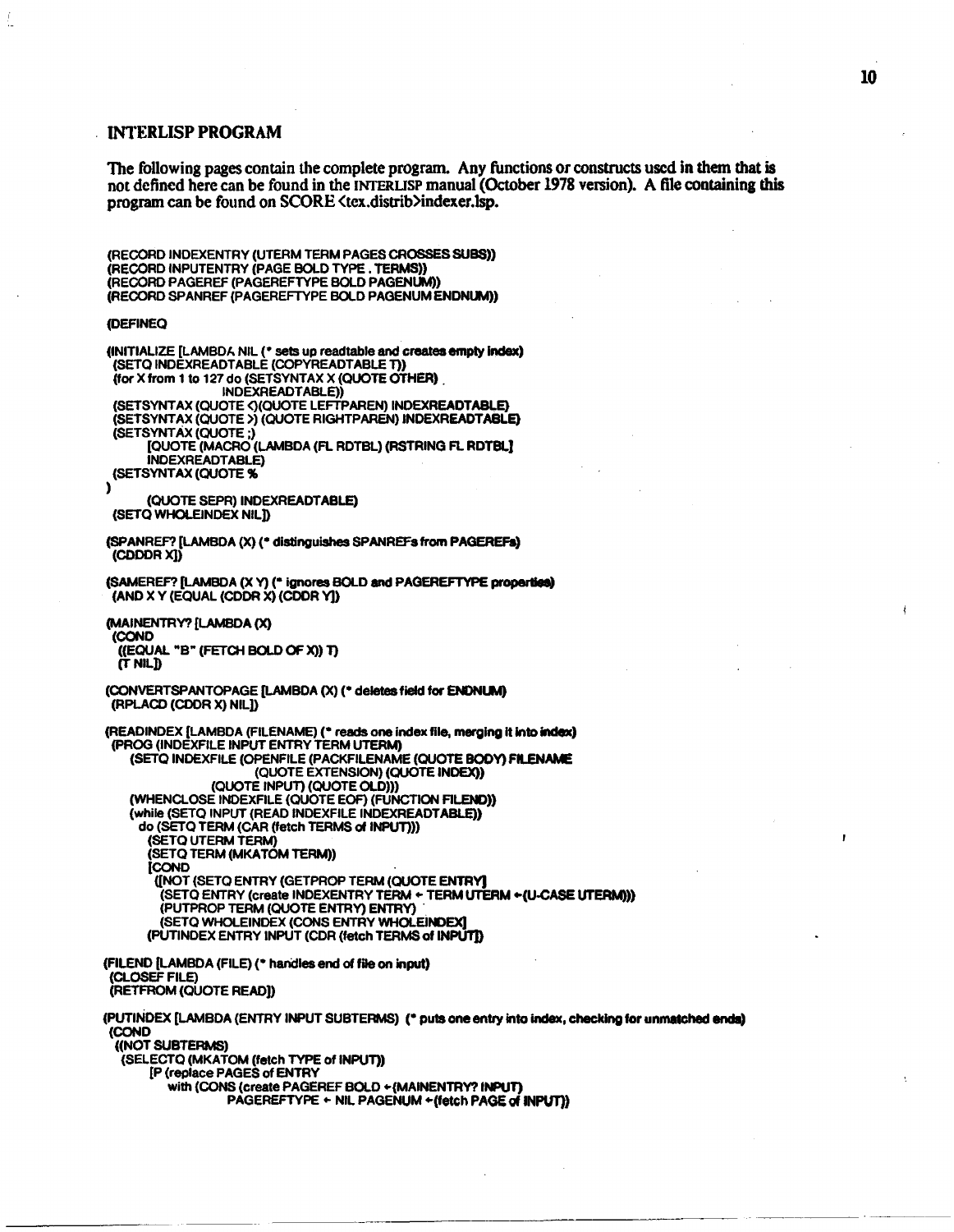(fetch PAGES of **ENTRV]**  [F (replace PAGES of ENTRY with (CONS (create PAGEREF BOLD +(MAINENTRY? INPUT) PAGEREFTVPE +(QUOTE F) PAOENUM +(fetch PAGE **of** INPUT)) (fetch PAGES of ENTRY] [N (replace PAGES of ENTFIY with (CONS (create PAGEREF BOLD +(MAINENTRY? **JNPUT)**  PAGEREFTVPE +(QUOTE N) PAGENUM +(fetch PAGE **d** INPUT)) (fetch PAGES of ENTRY] [C (replace CROSSES of ENTRY with (CONS (fetch PAGE of INPUT) (fetch CROSSES d ENTRY] [S (replace PAGES of ENTRY with (CONS (create SPANREF BOLD + (MAINENTRY? **INPUT)**<br>PAGEREFTYPE + NIL PAGENUM + (fetch PAGE of INPUT)) (fetch PAGES of ENTRY] (E (for P in (fetch PAGES of ENTRY) when (SPANREF? P) do [COND ((fetch ENDNUM **d** P) (UNMATCHED INPUT)) ((EQ (fetch PAGENUhA of P) (fetch PAGE of INPUT)) (CONVERTSPANTOPAGE P)) (T (replace ENDNUM **of** P with (fetch PAGE **of** INPU'] (RETURN)<br>finally (UNMATCHED INPUT))) (SHOULDNT))<br>(T (PROG (SUBENTRY TERM UTERM) (SETQ TERM (CAR SUBTERMS)) (SETQ UTERM (U-CASE TERM)) [CCND ([NOT (SETQ SUBENTRY (SASSOC UTERM (fetch SUBS of ENTRY] (SETQ SUBENTRY (create INDEXENTRY TERM + TERM UTERM · UTERM)) (replace SUBS of ENTRY with (CONS SUBENTRY (fetch SUBS **of EMRY)**  (PUTINDEX SUBENTRY INPUT (CDR SUBTERMSI) (WRITEINDEX [LAMBDA (FILENAME NOELISION) (\* writes **entke** index onto **an** *output* **fik)**  (\* if NOELISION **then** dont dide second number in **spm)**  (bind (LASTCHAR NEXTCHAR (ACODE + (CHCON1 (QUOTE A))) (ZCODE + (CHCON1 (QUOTE Z))) (TEXFILE +(OPENFILE (PACKFILENAME (QUOTE BODY) **FILM**  (OUOTE EXTENSON) (QUOTE TEX)) (QUOTE OUTPUT) **(QUOTE** NEW))) (OLDLEN +(LINELENGTH 1500))) first (printout TEXFILE "\indexStart") for ENTRY in (SORT WHOLEINDEX T) do **(SETQ** NEXTCHAR (CHCON1 (fetch UTERM **of** ENTRY))) **(Corn**  ((OR (€0 NEXTCHAR LASTCHAR) (LESSP NEXTCHAR **ACODE)**  (LESSP ZCODE NEXTCHAR)) NIL) (T (SETQ LASTCHAR NEXTCHAR) (TERPRI TEXFILE) (printout TEXFILE "\indexchar{" (CHARACTER **NEXTCHAR)** ")\*))) (WRITEENTRY **0** (fetch TERM of ENTFW) ENTRY) finally CTERPRl TEXFILE) (printout TEXFILE **"\imdexEnda T)**  (CLOSE TEXFILE) (LINUENGTH **OLDLEN) (CLEANINDEX1)**  (CLEANINDEX [LAMBDA NIL (\* *after* finish writing **hdex)**  (for ENTRY in WHOLEINDEX do **(REMPROP** (fetch TERM *af* WRY) **(QUOTE ENTRY))**  finally (SETQ WHOLEINDEX NIL]) (WRITEENTRY [LAMBDA (DEPTH TERM ENTRY) (\* writes a top-level entry along with its subentries suppresses duplicates and checks for unmatched begins) (PROG (REFJUSTPRINTED CFIOSWEFS **NORFF)**  (TERPRI TEXFILE)<br>(printout TEXFILE "\indexEntry" DEPTH **"{" TERM) [COND** ((fetch PAGES of ENTRV) (for REF in (SORT (fetch PAGES of ENTRY) (FUNCTION **REFBEFORE))**  when (NOT (SAMEREF? REF REF JUSTPRINTED)) do (prinlout TEXFILE " " **(OND**  ((fetch BOLD of REF) " **\mainEntry(")**  $(T " ")))$ (SETQ NORFF NIL)